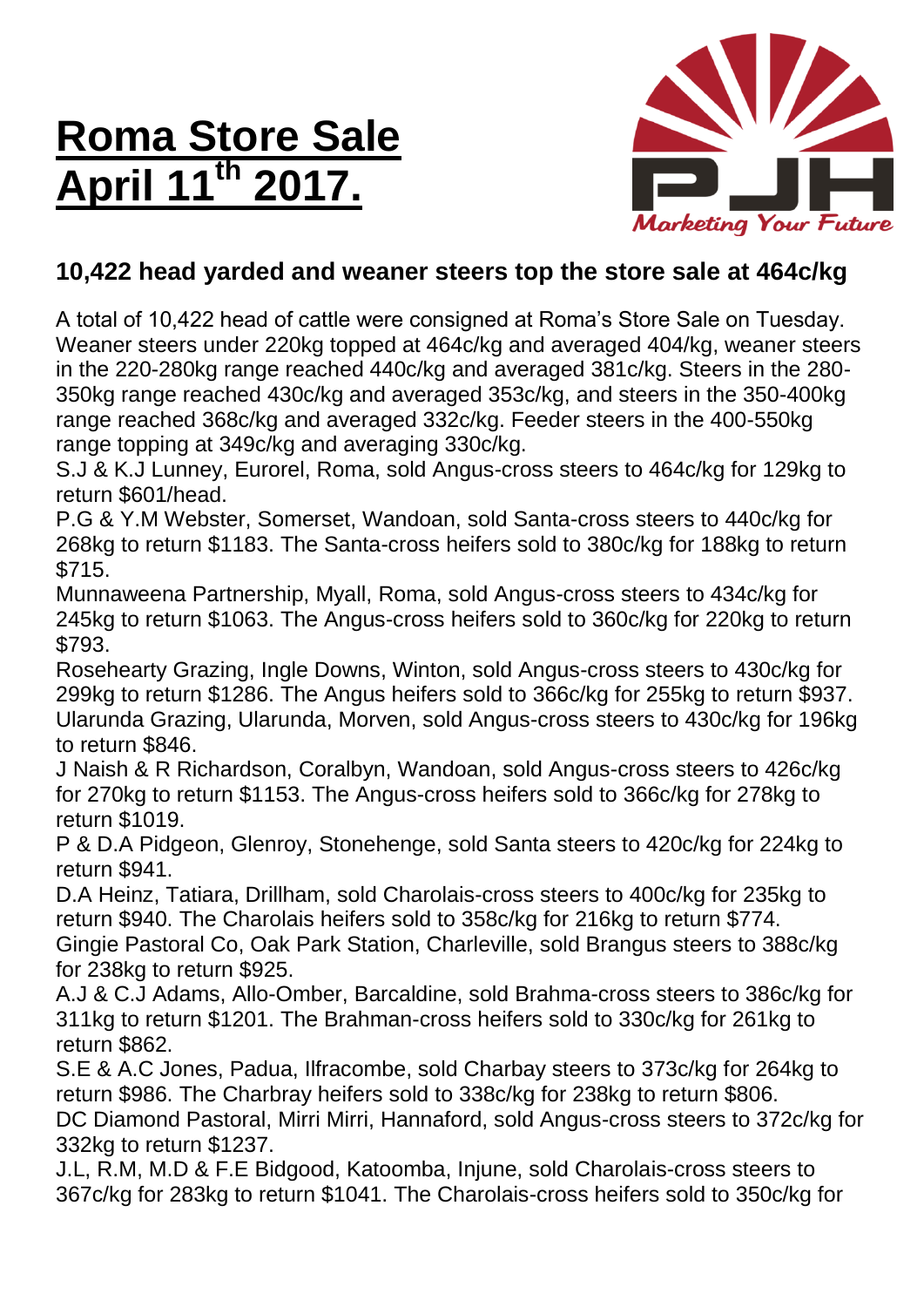280kg to return \$981.

J.E & J.L Creevey, Lucknow, Augathella, sold Charolais-cross steers to 365c/kg for 297kg to return \$1084.

J & L Kadel, Pamaroo, Roma, sold Limousin-cross steers to 364c/kg for 344kg to return \$1255.

A. Atkinson, Farnham, Taroom, sold Droughtmaster steers to 359c/kg for 317kg to return \$1142.

P.J & W.M Taylor, Tewantin, Roma, sold Angus-cross steers to 356c/kg for 336kg to return \$1197.

Nugent Pastoral Co, Bulburram, Tambo, sold Santa steers to 348c/kg for 415kg to return \$1447.

Noogilla Cattle Co, Woodlands, Mitchell, sold Cross-breed steers to 344c/kg for 393kg to return \$1354.

CA Crozier & TF Rule, Manning, Tambo, sold Charolais-cross steers to 344c/kg for 315kg to return \$1084. Their Angus-cross heifers sold to 334c/kg for 363kg to return \$1214.

Roslin Grazing Co, Roslin, Mungallala, sold Cross-breed steers to 340c/kg for 424kg to return \$1443.

Box Flat Grazing Co, Boxflat, Taroom, sold Braford-cross steers to 340c/kg for 423kg to return \$1442.

Nixon Pastoral Co, Wyoming, Roma, sold Cross-breed steers to 340c/kg for 366kg to return \$1244.

Pendine Pastoral Co, Pendine Station, Barcaldine, sold Santa steers to 338c/kg for 346kg to return \$1170.

Heifers under 220kg topped at 396c/kg and averaged 357c/kg, while heifers in the 220 – 280kg range also topped at 396c/kg and averaged 332c/kg. Heifers in the 280-350kg range topped at 346c/kg, averaging 311c/kg. Heifers in the 350-450kg range topped at 334c/kg and averaged 292c/kg.

Mt Cornish Grazing, Norbert Park, Barcaldine, sold Santa heifers to 362c/kg for 260kg to return \$941.

D.G & G.H East, Breedon, Longreach, sold Charolais heifers to 343c/kg for 337kg to return \$1158.

Sylvester Pastoral Co, Acadia Station, Injune, sold Angus-cross heifers to 340c/kg for 293kg to return \$998.

A.W & E.J Forster, Belfield Station, Winton, sold Charbray heifers to 338c/kg for 330kg to return \$1119.

Cows in the 300 – 400kg sold to 262c/kg and averaged 203c/kg, while cows in the 400 – 500kg topped at 284c/kg and averaged 243c/kg. Cows over 500kg reached 270c/kg, averaging 257c/kg.

Cows and Calves topped at \$1,780/unit, averaging \$1,275/unit.

Bulls up to 400kg reached 434c/kg and averaged 318c/kg.

# *PJH sell 5 th position next week.*